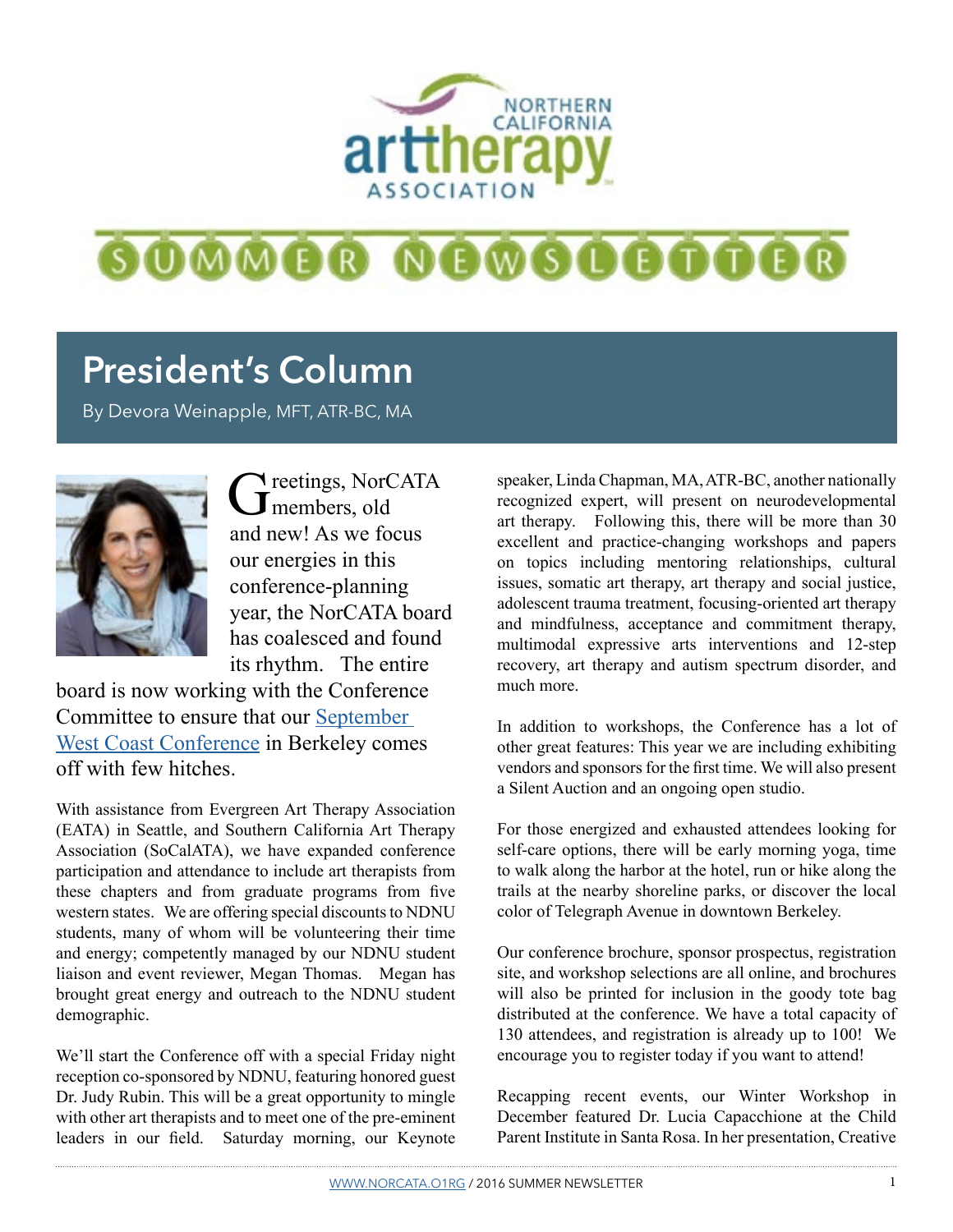Journal Method: 35 Years of Research and Application, many of us were introduced to her work and learned about the power of th[e](https://www.eventbrite.com/e/norcata-2016-west-coast-conference-new-landscapes-in-art-therapy-registration-20992362722)  non-dominant hand in solving problems, gaining insight, intuiting decisions, and more. In January, after our Annual Business Meeting, Lisa Mitchell, MFT, ATR-BC, LPCC presented "Therapy is an Art Form: Using the Creative Process as a Map to Create Artful



Sessions" In this dynamic workshop, participants explored their own creative blocks that arise in therapy sessions, and new paths toward creative flow.

Our April meeting was held at board member's home in Sea Cliff, adjacent to the picturesque Presidio of San Francisco. After the meeting at which we shared a great lunch, we walked the short distance to the Lands End trail on a postcard perfect day. Carrying our watercolor materials, perched on a cliff with views of the Golden Gate Bridge, we made our own bridge paintings. Some of us also walked the labyrinth on the beach.

One month away from<br>  $\sum_{m=1}^{\infty}$  5th and final clinical exam, I reflect back on my "year of exams" and am humbled, exhausted, proud, and inspired.

Looking beyond the Conference, our President-Elect, Sari Pace, has a number of new initiatives and plans for outreach and connection in our art therapy community, and will preside over a board with returning as well as new members. Please contact me if you are interested in a leadership position on the board. We will have openings for two Programs Directors in January. If there are any rep positions that speak to you, please contact Sari. Retaining a Treasurer has been a particular challenge for us - until just recently when Joyce Chiang, NDNU PhD student and new chapter volunteer, offered to step into the role, in part to "get out of my comfort zone" and challenge herself as well as fulfill our high priority need. As with all who volunteer with the chapter, we look forward to a mutually enjoyable experience connecting with Joyce as we work towards a common goal.

In a partnership with NDNU this year, NorCATA is cosponsoring some of the NDNU continuing education workshops; an upcoming workshop will feature a Red Cross Disaster Mental Health/Psychological First Aid Training. Stay tuned!

#### **Navigating the Exam Process**

By Sari Pace, ATR-BC, LMFT, PCC Intern



As many art therapists in California, I have not only focused on obtaining my ATR-BC, but gained my LMFT and am one exam away from becoming a LPCC. The process of graduate school, gaining supervised clinical hours, and studying for the exams is one for the books.

Last June, I began the studying process for my MFT exams. I took the first one in November. I was overcome with



"Anxiety Playground"

hummingbird earrings on my return from camping. They

came in a beautiful little bamboo box, which I used as my container for my anxiety playground. I kept it open all night before the exam and closed it up and bound it with twine in the parking lot of the exam before I got out. This was for the MFT exam. Four hours later, I see PASS on the computer screen, immediately burst into tears and feel my heart pounding. I think the proctors thought I failed!

anxiety and reached out for support to colleagues to help me through it. The weekend before my first exam I rented a "glamping" style tent at Costanoa on the coast and spent the weekend in nature on the beach hiking, studying, sitting at the beach, studying, and then some more studying. I allowed myself time to rest, broke up the day, and am so thankful a friend recommended getting out in nature to end the process. When I returned home, anxiety rushed back and I created my anxiety playground. Many art therapists have shared their personal creations for getting through orals, exams, and major stress by reminding us that what we preach works for us too! I used to have good luck bird earrings, which have disappeared, so I bought a new pair of Certified Art Therapist. I am nearing the end of this examination year, with the National Clinical Mental Health Exam still ahead of me. My anxiety playground has made it to all events, my hummingbirds have kept my head up high, and I could not have done without the unconditional support of my family, friends, and colleagues. I realized this past year what self-care means to me: that it is fluid, environmental, and without it I could have been stopped in my tracks. I truly believe that we need to support each other in the process of becoming Board Certified Art Therapists in hopes of gaining licensure one day. I'm honored to join the crowd, thankful for everyone that supported me, and can't wait for a vacation of my lifetime in the near future!

My ATR-BC exam was in North Beach in San Francisco, so I got a hotel near the exam venue and planned to have a nice walk on the way to get out my stress. I chose my own path to the building and thought I was lost at one point. I couldn't find the street I needed to go on, thinking I went a wrong way up a mountain. I later found out the street to the exam was down a beautiful staircase on Filbert Street that was intricately planted, steep, and had paths to many homes. When I reached the bottom of the mammoth staircase and turned back I realized I literally hiked up and down a mountain, and started to giggle. A few hours later, I would become a Board

Finally, we congratulate the very first Art Therapy PhD cohort that graduated this month from a new doctoral program started in 2013 at Notre Dame de Namur University (NDNU) by Dr. Richard Carolan and others. Among the graduates are board member and conference presenter Amy Hill and conference presenters Lisa Manthe, Karrie Stafford and Erin Partridge. As mentioned above, Joyce Chiang, NorCATA's new Treasurer is among the cohort; member-at-Large, Deborah Sharpe, with a long history on the NorCATA board - including president - is among the third year cohort.

There are so many opportunities to connect personally and professionally with the growing art therapy community in the Bay Area. For those who want to enact change on a local level, taking a leadership position as a Board Director, Liaison or Representative are all excellent ways to connect, network, and shape our impact. If you are not yet a member, but want to get involved, we can use your help now in Conference planning for the big event in September! Check out our website, attend an event, or contact anyone on the board - we're all happy to get you started. Some of our volunteer jobs are ideal for students, and may mean a free one-year membership or a conference discount! For more information on volunteering.

Join us, have some fun, and make a difference!

Meurople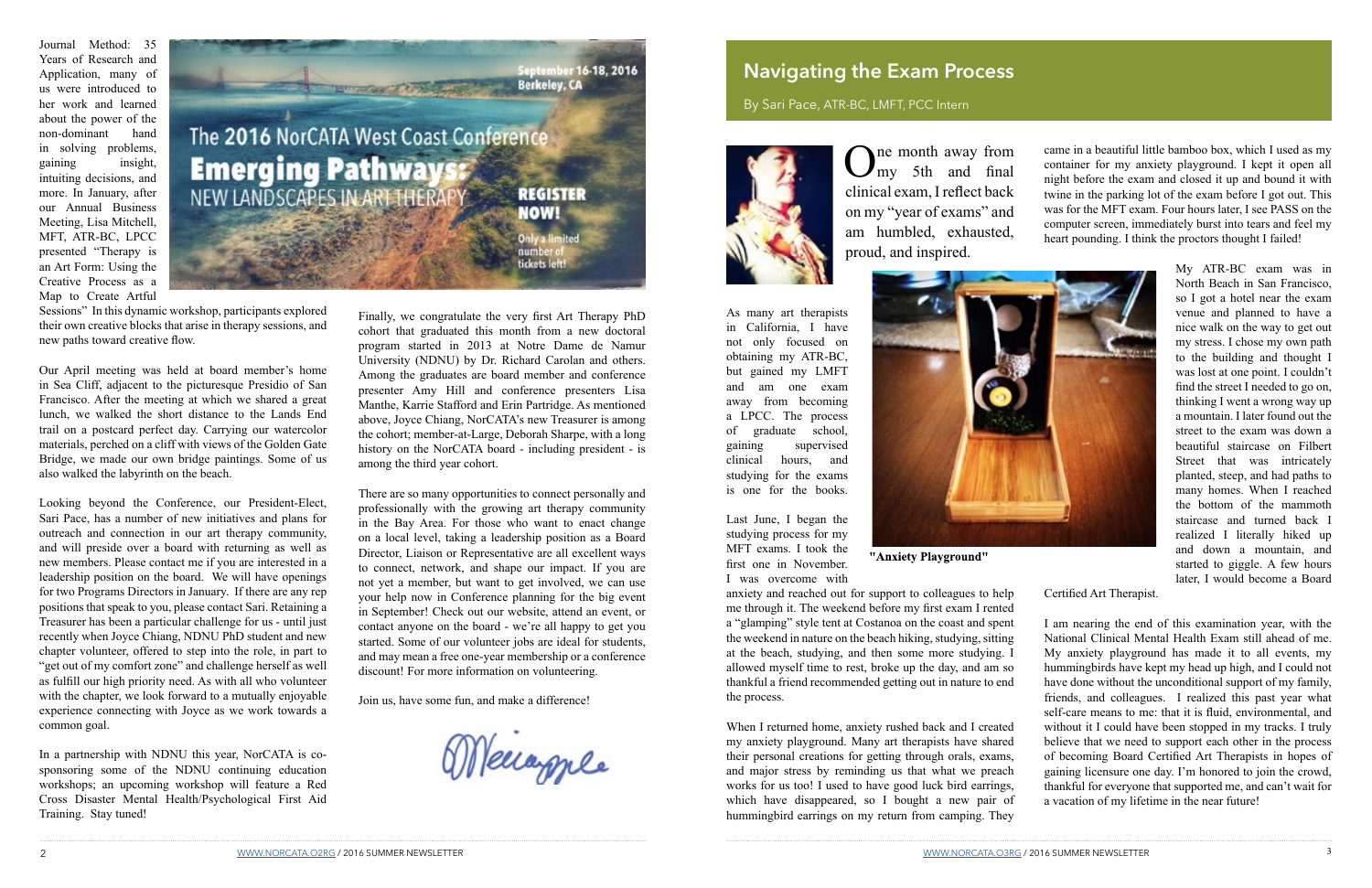It was an uncommonly sunny Sunday at the northern edge of San<br>Francisco, where the Golden Gate Bridge's swooping lines decorate each t was an uncommonly sunny Sunday at the northern edge of San backyard outlook.

The Northern California Art Therapy Association (NorCATA) met in a small white house for their monthly board meeting, focusing particular attention to the upcoming conference. With September quickly approaching, committees are busy organizing workshops, social events, silent auctions and volunteer placements. Since this conference

is open to art therapists up and down the west coast, the board is working hard to ensure a wonderful event. After focused discussion over homemade lentil soup and warm baguette sandwiches, the board members endeavored on a hike of Land's End. Self-care so often gets forgotten in favor of deadlines and accomplishments, so dedicating such a time to spend together, as a community, meant a great deal. We strolled and chatted; about the conference, our careers, families and lives. We shared the beautiful sun and the committed time with one another as we found our way to the Labyrinth.





In graduate school my<br>
art therapy professors n graduate school my recommended we make art as part of our selfcare routine.

Robin Valicenti, organizer and leader of the event, pulled watercolored paper disks and pencils from her backpack, and each member turned inward to create a bridge drawing. It was a fantastic Sunday, of

both productive planning and relaxing exploration. Keep an eye out for future NorCATA events, and be sure to join this vibrant community at the September conference in Berkeley.





#### **Sundays are for Self-care and Community: Coastal Hike Meets Analytic Traditions**

#### By Megan Thomas, NDNU Student Liaison



#### **Daily Doodles for Self-Care**

#### By Chanel Wittmershaus, ATR, MFT Intern



I took the concept very seriously

and created my own personalized self-care art program. I make artwork wherever and whenever I can. I make art during meetings at work and when I'm at home. My routine is inspired by what has worked for me in the past. I have been a chronic "doodler" for as long as I can remember. In high school the margins of my notebooks would be filled with elaborate lines and shapes. At the time I lacked insight as to why I had the urge to doodle. For some reason I needed to



doodle all day and everyday. Sometimes my doodles would fill an entire page. They would amuse me because I would look at them and see hidden images within the doodles. It was akin to staring at the clouds and noticing animals or mythological creatures. It was delightful!

As an adult I continue to doodle with the same delight as when I was a teenager. During meetings I draw with gel pens and highlighters on sticky notes. Sometimes I use markers and doodle in large art journals. Over the

years I have developed more insight about how doodling helps me with self-care. My process of creating doodles relieves stress and helps me to focus on the content of meetings. I am able to absorb information better when creating abstract artwork. It may appear as if I'm not paying attention. However, in reality I'm fully present when doodling away. It brings me joy to compile them because they are a visual record of the day's events in abstract form. I often laugh to myself when my artwork looks like a swelling brain, computer circuits, weary eyes or a creature from the depths of my imagination. The inner workings of my brain are an endless source of my amusement!

In conclusion I would like to thank my teenage self for developing my daily doodles for self-care routine. The process continues to be joyful and supportive.



#### Awakenings in Darkness in Light

An art exhibit on display at the Manor at Twin Pines located at 10 Twin Pines Lane. Fifty-four pieces from 30 artists in the group, Arts of the Covenant, are on display until June 30. We are a group of people interested in the intersection of Christian faith and visual arts. Emerging and professional artists, art teachers and art therapists who live throughout the greater San Francisco Bay Area gather monthly for intellectual stimulation, spiritual nourishment, artistic development and the opportunity to use art in ministry and community service. [www.artsofthecovenant.org.](http://www.artsofthecovenant.org/)

A [WWW.NORCATA.O4RG](http://www.norcata.org) / 2016 SUMMER NEWSLETTER STATES AND RESERVED FOR SUMMER NEWSLETTER STATES OF A SUMMER NEWSLETTER STATES OF A SUMMER NEWSLETTER STATES OF A SUMMER NEWSLETTER STATES OF A SUMMER NEWSLETTER STATES OF A SUMM

Recent Works by Dr. Doris Arrington at Twin Pines Art Center in Belmont, CA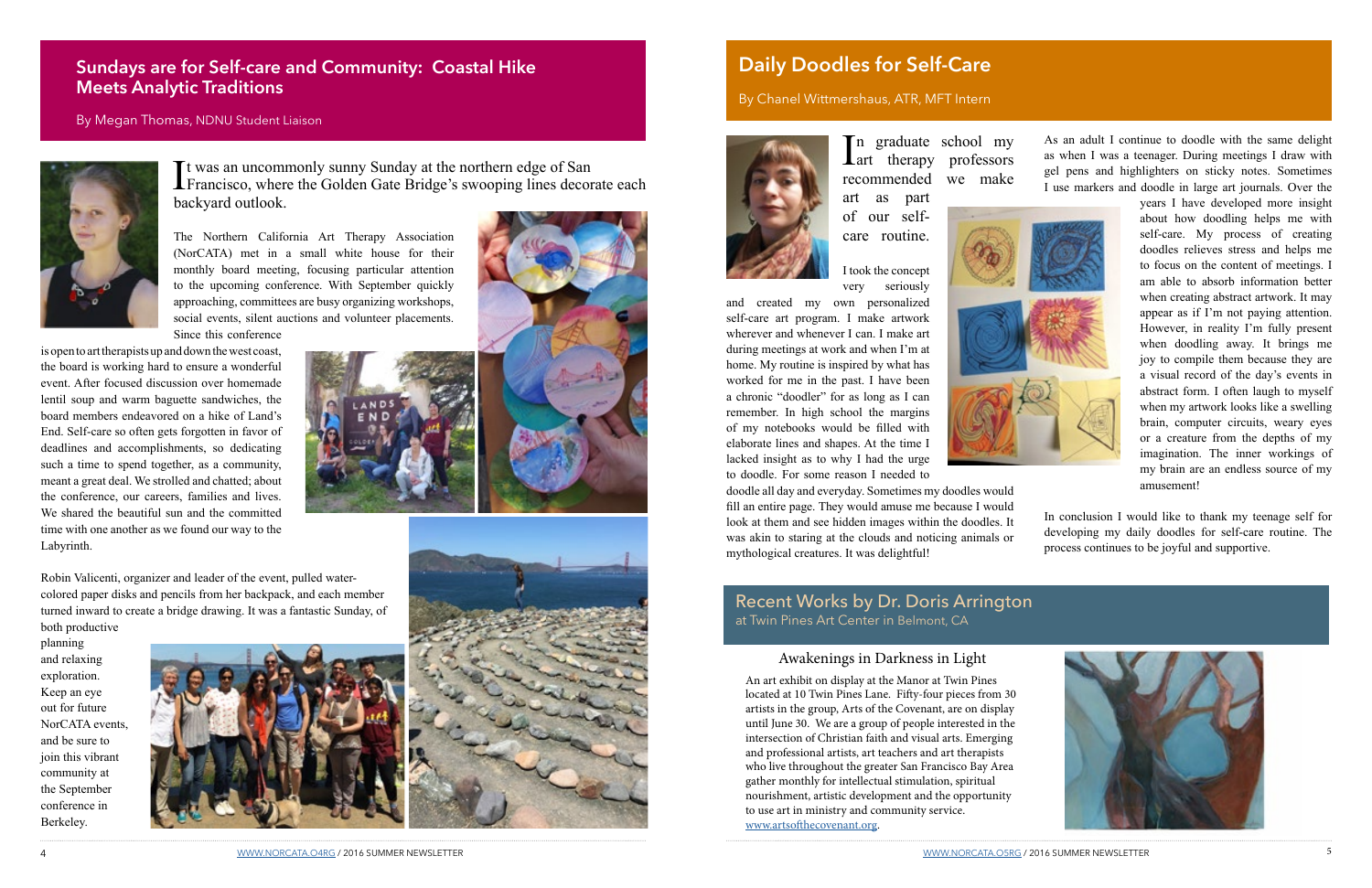My focus has been on building connections with regional reps, working closely with each board member to support their roles, working alongside Devora Weinapple to learn the ropes of keeping our chapter growing, and being part of the conference committee to help put on an amazing

West Coast art therapy experience for members. I would like to give special thanks to Jane Vogel Riley, Cynthia Wilson, Roberta Wentzel-Walter, Marcia Weisbrot, Anat Morag Taylor, Sue Cirillo, Sharon Elkins, and Camille Henson for their great regional work this year building community and outreach in their areas. My next focus is to build up community connections, build the Mentor program, and to continue to grow in my work with the NorCATA team. I feel so lucky to be part of this chapter and hope to build stronger relationships with you all.

MorCATA was invited to attend the<br>
"Light, Camera, Take Action" event on Sunday March 20th 2016 at PLACE For Sustainable Living in Oakland CA.

"Arts and the Mind" explores the vital role the arts play in human development during both youth and older age, and shares stories and cutting edge scientific research on how music, dance, painting, poetry and theater markedly improve well-being at both ends of life. The discussion was started with group introductions. The panel then fielded questions about their work, life experience, and what led them to this work. The group wanted to know how art and art therapy are relevant to larger issues we face in society, and what are some tools we can use as a community in our everyday lives. It was a great discussion about the arts importance to the human mind, body and soul.

A local artist and teacher, Zachary Seth Greer, was also a panelist. After the discussion, he facilitated an interactive community art piece with everyone. He chose to focus on letting go and having no attachments to the things that we are drawn towards. He had the group pick magazine pictures and paste them on papers that were then passed around for group members to add their own images. The collages evolved in a fun and unique way as participants chose images that initially attracted them and then pasted them on the paper. They then passed their papers along for the next person to alter with their own images. It was a cozy evening with the PLACE community in Oakland!

> We have been very busy recently in our roles as NorCATA's Program Co-Directors!



#### [PLACE for Sustainable Living](http://aplaceforsustainableliving.org/)

1121 64th Street Oakland, CA 94608



As your Secretary I have travelled all over<br>the Bay Area to attend and fulfill my primary duty of recording minutes for the NorCATA monthly board meetings.

I venture out of my country home in Petaluma one Sunday per month to meet with smart and talented art therapists. Each person contributes to the tradition of providing food to share for to the meetings. Once we are all settled in (and



PLACE is a public-serving experiential community center that showcases and fosters sustainable living practices, urban homesteading, community resiliency and preparedness, social justice and artistic expression. PLACE hosts a monthly free community documentary and panel discussion series. On the evening of March 20th, the film was the second part of a PBS special titled "Arts and the Mind", where it largely talked about art as a form of therapy and as a powerful way to deal with trauma. Because the subject encompassed art and therapy, PLACE wanted an art therapist to be on the panel for discussion after viewing the PBS special. What a wonderful opportunity help educate others about art therapy and for NorCATA to have a broader community connection. Two NorCATA members, Cynthia Wilson MA, MFT Intern, ATR-BC, PhD candidate and Renae Johnson MPS, PCC Intern, volunteered to attend.

The emcee for the evening was Molly Hoffman, the Events Steward of PLACE. Molly arranges community events every month. Please see links below if you would like to learn more about PLACE or the events they host. The dinner and popcorn they provided were organic, and grown and cooked there at PLACE. They had tea, coffee and water to drink. The evening started at 6pm to allow for settling in with some of the delicious food. The PBS special started promptly at 7pm and panel discussion began at 8pm.

By Cynthia Wilson, MA, MFT Intern ATR-BC, Ph.D Candidate

We are very pleased to report that after several months of diligent work, we are now a CAMFTapproved CEU provider! (Our BBS approval expires at the end of the September and the BBS is no longer approving CEU providers.) NorCATA has also been approved by the

National Board of Certified Counselors (NBCC); this will allow us to provide CEUs to participants from outside of California.

In other news, we had planned a Disaster Response workshop co-sponsored by NDNU for this summer. Due to site issues at NDNU, the workshop has been postponed. Keep your eyes open for updates.



Finally, we are working on many details in preparation for the September West Coast Conference, including arranging art supplies and getting conference registrants signed up for

#### **President-Elect Board Report**

By Sari Pace, ATR-BC, LMFT, PCC Intern

This has been an exciting first half of the year **1** in my position as President-Elect!



#### **Programs Board Report**

By Barbara Petterson, LMFT and Isabel Lenssen, LMFT, ATR adequately caffeinated) we begin the process of each person presenting their part of the meeting agenda. We cover topics such as the upcoming conference, workshops, public relations, community building, art therapy related legislation, the newsletter and more. The process of listening and recording the minutes is valuable because it helps me learn the process of planning and implementing local art therapy events. Another bonus is the opportunity for me to become more engaged and involved in the North Bay art therapy community.

In addition to my duties as Secretary I have been given the opportunity to work on the NorCATA newsletter. This month's newsletter will highlight the importance of self-care because the work we do as therapists can be stressful and challenging. Our work is important and the communities we serve need us to be healthy!

More about me: I work with adolescents as a school therapist at New Directions, a nonpublic school in Santa Rosa. The place is amazing for many reasons. First of all, I love working with the students. They inspire me every day and show me the true meaning of perseverance. The job also allows me the opportunity to give back to my community of Sonoma County. Another amazing aspect of my job is that I have the opportunity to fully utilize my art therapy training and skills. New Directions has an amazing art therapy program that I'm proud to be part of.

#### **Secretary Board Report**

By Chanel WIttmershaus, ATR, MFT Intern

## **NorCATA Board Seats Open in 2017**

Getting involved with chapter leadership is a great way to boost your personal and professional development; and meet with kindred spirits working towards common goals. We welcome your outlook and ideas for our workshops, events and community outreach projects. Make your mark in promoting the field of art therapy on a local level! If interested, contact Devora Weinapple at [president@norcata.org.](http://president@norcata.org )

the workshops they want to attend. If you have registered for the Conference and have not yet signed up for your workshop preferences, please contact programs@norcata. org ASAP to let us know your 1st, 2nd and 3rd choices for each time slot.

We hope to see you at the Conference!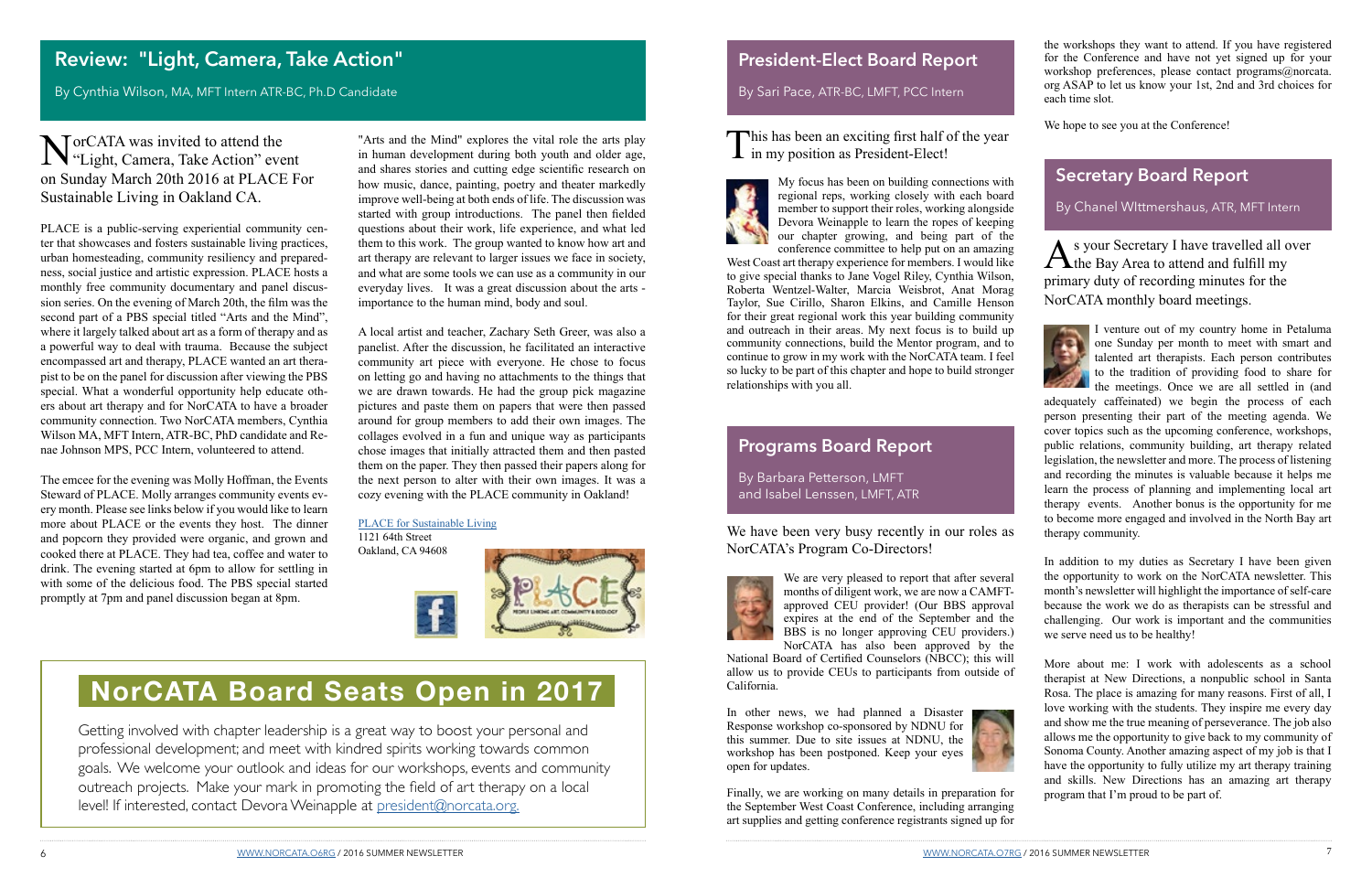space for elders to explore creativity through individual and group art therapy. We also work together to integrate creative expression throughout the community. I learn so much from the elders I work with--they are curious, generous, insightful and so strong. In addition to work in elder care communities, I have used art as a means to stimulate dialogue about aging; Redefining Age: A Square Foot Art Project was an intergenerational art show exhibited in San Francisco, Nashville, and Washington D.C. In the future, I hope to mobilize the implications from my dissertation work into increased support for art therapy

in elder care.

A very important part of my identity as an art therapist is an ongoing commitment to my own art process. I work in what I describe as "heavymixed media" using a wide range of materials to create texture, depth, and metaphoric content. Though I enjoy working in a wide range of materials, I am most connected to book art; I have kept art journals consecutively since 1998. I have exhibited my artwork nationwide, my work has been published in several mixed-media publications and I have an ongoing interest in collaborative art projects.

Outside of my clinical work, I enjoy presenting at conferences and guest-lecturing in learning and continuing education contexts. I consider myself a lifelong learner and find fulfillment from both the

teacher and student roles. I am excited to open my studio as a site for collaborative learning and co-creation of knowledge.

Equine Assisted Psychotherapy (EAP)<br>and Equine Assisted Learning (EAL) are based on an experiential model that incorporates horses into the therapeutic and/ or learning process.

About the studio: Wings To Fly Art Therapy studio offers art and art therapy experiences for enrichment, exploration, and continuing education. With bird song outside and

Erin Partridge is an artist and registered art therapist living on a ranch in the east Bay Area.



I found the profession of art therapy when I was halfway through my undergraduate degree; it felt like a light switching on and I shifted my focus from graphic design to studio art and added a minor in psychology. I graduated with a BFA, studying fine art, psychology and women's studies in at Cal Poly, San Luis Obispo. From there, I moved across

the country to New York, and got a MA in art therapy from New York University in 2008; my thesis was about my work with a young child with tactile defensiveness and

Moebius syndrome - a nonprogressive craniofacial/ n e u r o l o g i c a l disorder that manifests itself primarily in facial paralysis. After working in New York for a while, I returned to California and recently completed my PhD in art therapy as part of the program's first cohort, at Notre Dame de Namur in 2016. My dissertation work investigated the communication experiences in the elder care setting through art-based and participatory inquiry.



My clinical experience includes work in community, pediatric, forensic, and geriatric settings. I have been working with older adults since 2010. I enjoy creating The approach is not about teaching horseback riding or learning horsemanship skills, but about what individuals

can learn about themselves through interactions with horses. The premise is that people operate in session (communicate, handle emotions, problem solve, relate to others) in a similar way to how they are in day-to-day life. Clients are provided with activities based on their individualized goals and encouraged to utilize the information that they gather in the arena to draw parallels and make life changes.



flight animals they are continuously reading nonverbal cues, have a keen awareness of their surroundings, and are masters at living in the moment. These sentient beings have strong social connections and approach life in a non-judgmental and grounded manner, responding to what happens in the present. During sessions, the horses are loose in the space and free to choose with whom and treatment with us? Perhaps most important, what might the horses tell us that our clients won't? These sorts of questions give us invaluable feedback for our approach as therapists. Incorporating wellness workshops with horses into self-care for therapists can be an amazing reminder of how to slow down, be grounded and present in the moment and react to what is. With the demands

Why horses? Since horses are

#### Of Art and Horses

By Angela Sherman PhD, Licensed Clinical Psychologist

*With this newsletter, we begin a practice of inviting clinicians from related fields to share their work. The following article was contributed by Angela Sherman, Ph.D., Licensed Clinical Psychologist, practicing Equine Assisted Psychotherapy in Petaluma, CA.*

#### **Art Therapist Profile: Erin Partridge**

By Erin Partridge, MA, ATR, PhD

parrot "song" inside, the rural setting allows for a true sense of retreat. The studio and offerings are designed to support those who provide care for others as well as to encourage increased creativity and resilience.

[Please contact Erin for workshop schedule and more](erinpartridge@gmail.com)  [information.](erinpartridge@gmail.com)

how to interact. Through the sessions, the horses become metaphorical representations of people, relationships, and situations for the client. The client is then given the opportunity to try out and experience what different approaches or relationships might be like. The populations and settings where this model can be applied are really only limited by our own creativity: residential treatment, outpatient populations, school groups, corporate training, therapist professional growth and development - to name a few.

#### A quote from an art therapist illustrates this:

*"Earlier this year, I attended a workshop on Equine Assisted Psychotherapy (EAP) led by Dr. Angela Sherman. I was first drawn to EAP because, at first glance, it seemed to offer clients a safe space to explore complex issues such as fear, anxieties, and deeply ingrained patterns of relating to others and the world. As an art therapist who works primarily with adolescents who have experienced complex trauma, I found that EAP has many parallels with art therapy. I was apprehensive at the start of the workshop since I don't have any experience with horses, not unlike clients who are nervous about art therapy because they lack any artistic training. But I found that the novel and strength-based model of EAP gave participants in our workshop the opportunity to notice how we interact with others based on how we attempted to interact with the horses. EAP is a wonderful model of treatment and method of self-care, and I hope there will be opportunities in the future for collaboration between art therapists and EAP providers."* - Amy, ATR





p a t i e n t s i n c l u d e s q u e s t i o n s such as  $$ how do we read n o n v e r b a l b e h a v i o r , b u i l d rapport, get our clients to engage in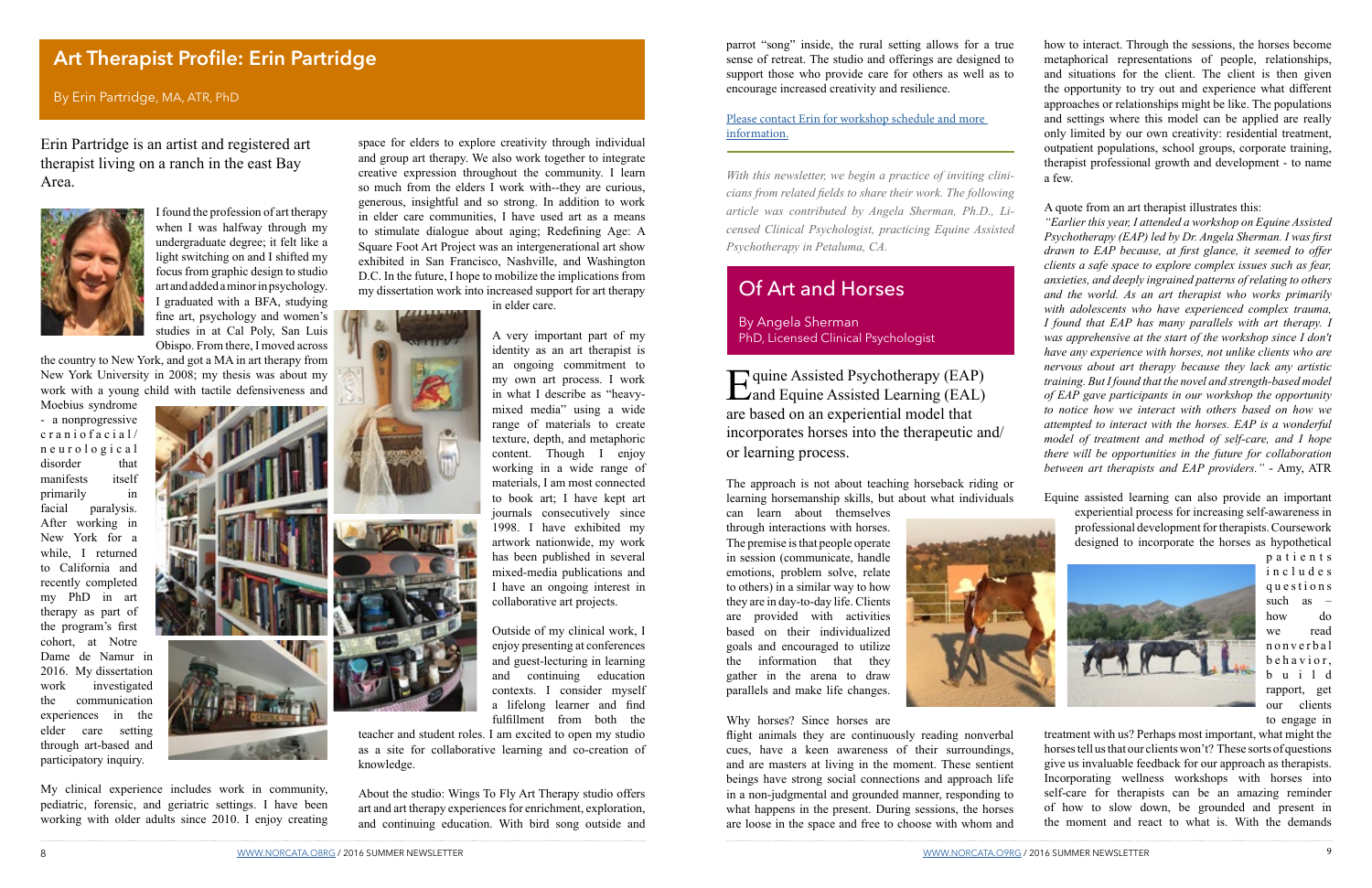The survey was included for voluntary participants to fill out after taking a walk through the trauma healing of the five individuals. The goal of the survey was to determine if the multicultural aspects of the various ages, ethnicities, genders and communities played a role in the destigmatization of mental health healing and understanding of art therapy's role in the mental health field. The surveys have not been fully tallied, but as it is observed so far, there was an over increased awareness and understanding of



in reply to the question "How did the art influence you directly?" was simply and strongly, "Saved my life."

art therapy as well as the de-stigmatization of mental health. A full break down of the findings and comments can be reported at a later date. However, among the totality of the comments one stood out as specifically moving. The comment

and brought attention to what was invisible...in the space between." Others reported feeling they had seen something they were not supposed to, that it was very private. "Some art gave me chills" one person wrote. Another wrote, "I could feel someone else's pain and/or process." On the surveys there were several comments that the viewers wanted more art and "didn't want it to end". One viewer was inspired and with a scared enthusiasm wrote, "For the first time I wondered what my 'real' story would be like." Another viewer made a similar comment,

"I feel I can let go of my fear of people seeing my own self-expression and let others experience my work." Overall the majority of responses of the viewers was that they had a better empathetic understanding to mental health and felt they not only gained a selfawareness but had a shared experience with the artists. "Made me realize how much art therapy can help people heal!"





#### The artists were told to

provide at least 5 art pieces that showed their art therapy journey. One artist shared art that was done solely at home during the process of art therapy, another shared art that was all done at home specifically for the show, while others shared art that was done in art therapy sessions or a mixture of at home and in therapy settings. All five individuals have very different and unique stories that they framed and were displayed well in their choice of art pieces.

Due to the potential triggering and emotional upheaval the art in the show may have produced, the viewers had the option to complete a cookie cutter person for expression of body sensations, thoughts and feelings around the entire body in line shape and color. This was also provided as an interactive therapeutic art technique that mirrors the few art therapy cookie cutter images that the viewers had seen included in the show. There was a handful of viewers at each show who chose to do this activity and felt it added to the experience of the show and the awareness of art therapy. The pre-drawn cookie cutter person and the packet of markers were provided. It was then up to the viewer to discuss the image with the art therapist who put on the show, include the image with the voluntary survey or keep it for themselves.

images on the right side. The lack of distractions allowed you to attune with the artist. You would follow artists 1-5 in mixed groupings that represented the various stages they had all gone through from the beginning of their art therapy trauma processing to their current place. As you wound your way through the show you are swirled around to the final grouping of images where the five artists displayed their culmination pieces. The artists' works were set in groupings to provide a connected community feel even though they each processed through their traumas individually. The artist bios were not numbered so as to increase anonymity for the artists as well as keep a bit of mystery for the viewer. This was found to have caused a mix of excitement and frustration in the viewers. The art was all numbered 1-5 to depict which piece went with another and to allow the viewer to go through the show more than once; then following each artist individually versus as a collective that would happen naturally in the first viewing. After some of the viewers got over their frustrations of not knowing whose bios went with what pieces they chose to go through again and try to see if they could guess whose was whose or to follow one artist through that they were initially drawn towards.

Viewers exited the show in a slow moving, inwards and distant daze. It was as if they were still processing the images in their minds eye as the energy from the images flowed through their bodies. One viewer said "The mix of dimensions was interesting and jarring. "Flat" images made 3D suggested moving beyond what was depicted

of daily life, as humans and professionals in the helping field, we often lose sight of these abilities.

At a recent workshop aimed at self-care and life balance, the group participated in activities with the horses including grounding, life balance reflection, and reviewing personal values. After these activities, the group completed an art piece as a self-reflection of their experience in the workshop that day. The quote below is taken from one person's reflections:

*"There are strong parallels between art therap y and equine assisted psychotherapy. Both mediums help* 

#### Unique Imaging: Art Therapy Transformations Review of the three traveling transformative art therapy shows

By Cynthia Wilson, MA, MFT Intern ATR-BC, Ph.D Candidate

"Unique Imaging: Art Therapy Transformations" was  $\overline{J}$  a traveling art show that exhibited at three locations throughout Northern CA.

The show depicted the process of art therapy through the art work of five anonymous individuals who've used art therapy to process and heal from life traumas and changes. This was a show designed to discover aspects of the viewers self that they haven't been aware of or to rediscover their place in the world. Viewers were invited to witness to the artists experience through this transformative art show.

The three main goals of the art show were to:

1) De-stigmatize mental health within the various communities where the show took place.

2) Provide the viewer with a secondary subjective experience of what it is like to go through art therapy services for mental health treatment.

3) Connect the community through the exhibition, viewing and creation of the therapeutic art therapy works.

The artist's bios are very powerful in their vulnerability and expression of where they stood in the beginning of art therapy and where they now stand after having had art therapy. As you entered the show you would see the bios just after seeing a warning sign that informed the viewers the show was not intended for young children and there may be triggering images depicted as the artists are sharing their personal art therapy process. After reading the bios, you move down a hallway like setting that drew you through the *the participant feel and then express emotions that they may not have been able to access through verbal therapy alone. Being in the arena with horses and other therapeutic props gave me a feeling of standing in a live sand tray. It's an amazing and powerful field that I have been happy to take part in - as a workshop participant as well as a facilitator by helping participants process their experience through an art therapy reflection piece". – Melissa, ATR*

#### *To learn more:*

*Visit [Change Your Lead](http://www.changeyourlead.com) in Petaluma, CA. [EAGALA, the](http://www.eagala.org) [Equine Assisted Growth and Learning Association](http://www.eagala.org) - provides a framework and certification for this process.*

#### **Call for Fall Newsletter Submissions**

We want to hear from our art therapy community!

- Are you speaking at the NorCATA conference in September? Summarize your presentation! Or write a review of a presentation you attended.
- Do you have a research project and are you looking for participants?
- Promote your research! You worked hard on it - send us your abstract and comments about your work!
- Are you involved in an exciting or inspiring art therapy project or program in the Bay Area? Share it with the community!
- Are there any upcoming workshops, retreats, news, events, documentaries, or books you would like to write about?
- What are your go-to, sure-fire methods of self-care?

*Send your submissions to: [Public Relations](http://public.relations@norcata.org)*

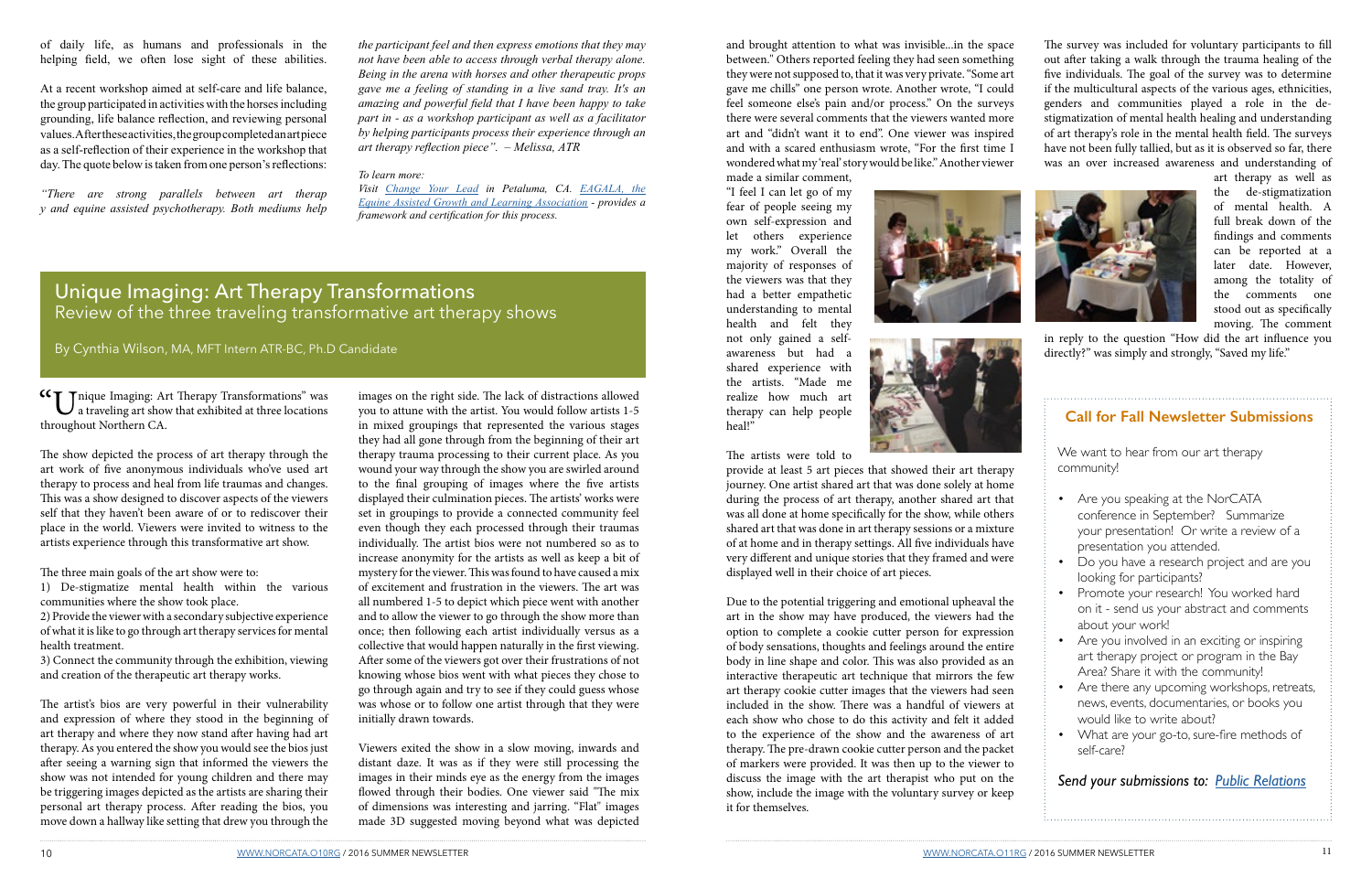Art therapy and drumming seem to be two very different therapeutic approaches that do not have much in common.



However, both art and drumming have long histories of enhancement of the human experience that augment and lift the ordinary to the realm of the extraordinary especially when combined with ritual and ceremony. Art and drumming serve as forms of communication that are nonverbal and

Attachment Theory can be utilized for therapeutic purposes. The client and therapist make a drum together. The client then creates a symbol representing self and attaches it to the drum. The drum becomes a voice for the client especially if the client is unable to express their emotions verbally, or has a communication impairment. The drum can also become a transitional object that gives comfort to the client in times of stress or at termination. If the drum remains with the therapist, it becomes a symbol of the client and continues to have a voice even after the client has left therapy. If the client is able to take the drum at termination, the drum is a symbol of successful graduation from the therapeutic experience. In both cases the drum continues to be the client's symbol of self, the client's voice and a source of comfort. Drumming and art can also be combined through the act of drumming, individually or within a circle of drummers, and then creating art based on the experience. Processing the art may lead to a greater understanding of the experience of drumming and the role it plays in the therapeutic process of healing. The drum circle has the potential to be a therapeutic *Jen Mank, M.S., ATR-BC, LMFT, is a registered and board certified art therapist and is a licensed marriage and family therapist. She attended Mount Mary University in Milwaukee, WI and received a Master's Degree in Art Therapy in 2007. Since that time, Jen has worked with a variety of populations with the purpose of achieving therapeutic growth and healing. In 2010, Jen began making drums with clients and leading intergenerational drum circles for the purpose of role development, sublimation, connection within the greater community and healing. Jen has received training in drum circle facilitation and drumming with an emphasis on drum rhythms since 2010 from music therapists, drum circle facilitators and drummers. Jen is currently a member of the 2015 Ph.D. cohort at Notre Dame de Namur University in Belmont, CA. and plans to research the benefits of art therapy in combination with drum making and drumming. She is in process of writing a book on art therapy, drum making, object relations, and drum circle facilitation in conjunction with Jessica Kingsley Publishers. Jen Mank is employed as a Clinician at Momentum for Mental Health in San Jose, and can be reached at 608-695-3397 or jmank@tds.net.* 

Self-care has become a buzzword lately<br>
— and that's a good thing because the occupational hazards of helping professionals can take on career-threatening forms such as vicarious trauma, compassion fatigue, isolation, self-doubt, and burnout.

milieu that offers opportunity for creative expression

12 [WWW.NORCATA.O12RG](http://www.norcata.org) / 2016 SUMMER NEWSLETTER 13 [WWW.NORCATA.O13RG](http://www.norcata.org) / 2016 SUMMER NEWSLETTER 13

practice of rhythmic, micro-self-care rituals unobtrusively into your everyday life. In the series, I will guide you, and a tribe of colleagues participating alongside you online, in developing your own plan to rejuvenate your therapist-self in ways that take just a moment. You'll come away from the program with your own, go-to SoulSpace strategies you can use right away.

#### **Create Space for Your Soul:**  Introduce Micro-Self-care into your Healing Practice

As a helping professional, you are your own most valuable instrument. When you're burnt out, distracted, or uninspired, you aren't capable of being the most aligned and compassionate therapist you can be. In this way, selfcare is an ethical imperative; it's a survival tool for all healing practitioners.

To find out more about the SoulSpace Series, please visit [Jen Berlingo.](http://jenberlingo.com)

 $\overline{\phantom{a}}$ 

*Jen Berlingo is a licensed counselor (LPCC 393) transpersonal art therapist, and Reiki master practicing in Los Altos, CA. She supports helping and healing practitioners in trusting their creative voices and developing mindfulness and self-care practices. Jen creates something each day with her hands as a way to make meaning and magic in the ordinary. She's a mother, beachcomber, stargazer, and salted caramel aficionado.*



have the capacity to connect different cultures. Drumming is based in rhythm and art often has a rhythm within the form or image. Drumming has been used with a variety of populations to help heal, transform and offer therapeutic growth with positive results just as art therapy has been utilized for therapeutic growth and change. Through drum making, Object Relations Theory along with Art and drumming have long been integral to humans' existence and continue to offer forms of expression and communication. When used together, the individual activates visual, tactile and auditory senses that help to intensify the experience. Through art and drumming an individual may find a new sense of self through the acquisition of roles and acceptance within the art, drumming and greater community. Art and drumming have a long and interwoven history that allows for emotional expression and communication elevating the human condition leading to the possibility for growth and change.

However, most mental health practitioners I know agree: We don't have enough time, energy, or money to engage in what we consider a satisfying self-care routine. We don't always make it to yoga or even get a chance to pull out the mat. We can't invest in long, languid retreats on a regular basis (or ever!) We love



the idea of a creative outlet, but haven't found one that's sustainable.

Spa retreats, social outings, and vacations are wonderful to look forward to, but simply living a life where we're counting down the days until they occur isn't self-caring at all. Here's where the self-care paradigm needs to shift away from a work-hard/play-hard mentality to a focus on practicing micro-self-care. I define micro-self-care as rituals that are simple enough to slip effortlessly into your realistic schedule, budget, and current energy level. (Yep, that one.) This practice is about establishing a rhythm that includes coming back home to yourself intentionally as part of your everyday activities. Micro-self-care encompasses the simple tasks we can do to nurture, protect, rejuvenate, and heal ourselves throughout the day.

It is in this spirit that I invite you to my SoulSpace Series a simple, supportive, deeply soulful, refreshingly playful, online program to help you develop sustainable self-care practices that recharge and nurture your therapist-self at various points throughout your daily routine. It's a go-atyour-pace program that reacquaints you with your creative, compassionate, authentic inner healer and weaves a

#### By Jen Berlingo, MA, LPCC, ATR

#### **The Rhythm of Art**

By Jen Mank, MFT, ATR-BC, MS

through drumming, movement and song. Creating art while establishing a therapeutic milieu that includes the drum music is another method to incorporate drumming and art therapy that allows for transcendence and connection through art, rhythm and music.

An individual is able to express emotions and overall experience through rhythm, volume and tone much the same way an individual can use line, color and shape to express emotions. Combining both forms allows for rich experiences based in a therapeutic expression of emotion. Connection through image and rhythm within the drum circle has the capacity to lead to an expanded sense of self and offer new roles as artist, drummer and drum maker to people who do not hold roles in society.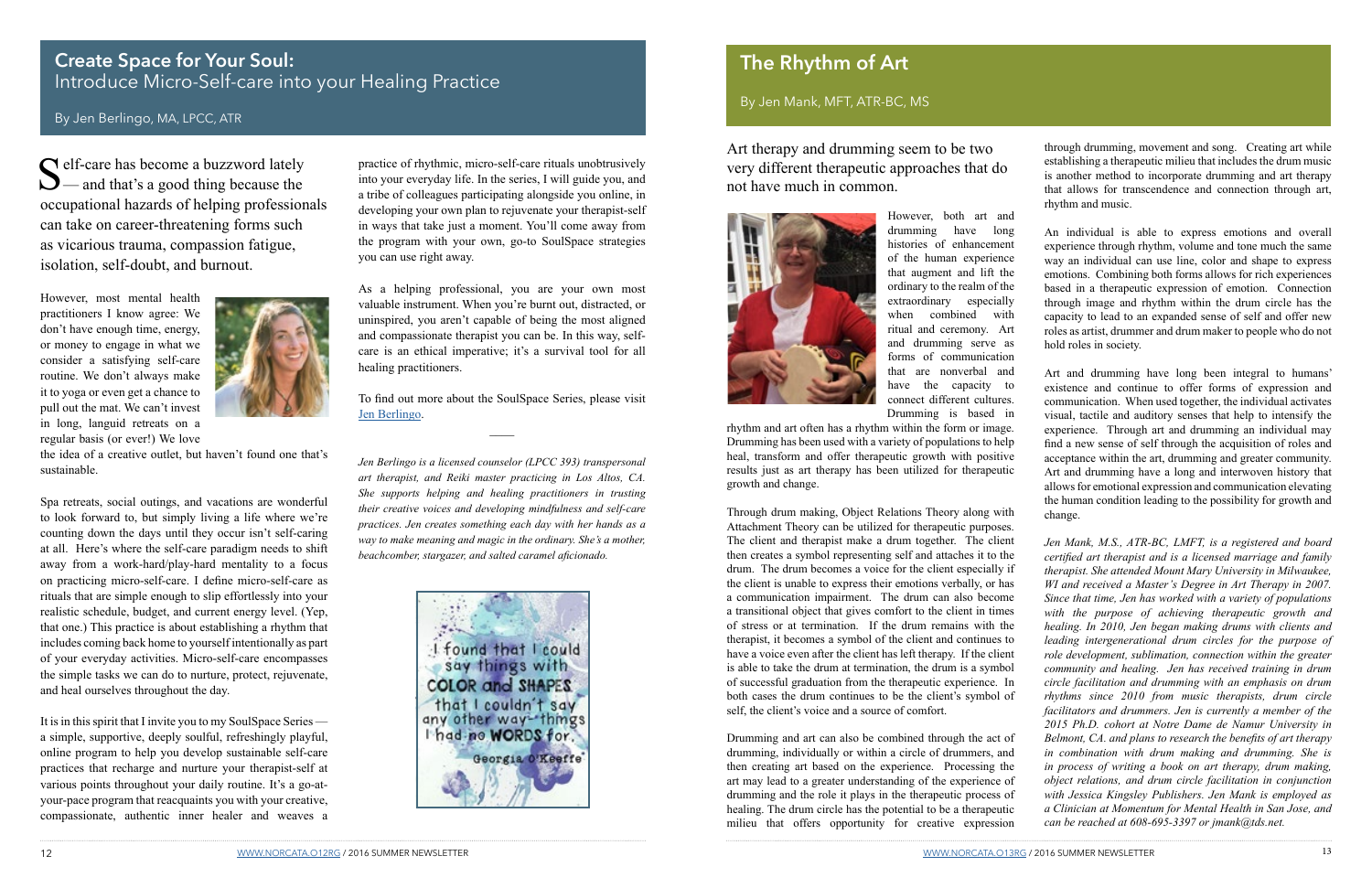#### UPDATE! Saturday Evening Reception

# GLOBAL DRUM CIRCLES

Join us for an evening of heart-centered drumming to transform the mind, body and spirit. No experience is necessary and GlobalDrumCircles brings the drums! They will also provide shakers, rainsticks, and a flute player! Drumming is an exciting way to play, meditate and reduce stress in a friendly environment that cuts across all barriers. [Watch a short video!](https://www.youtube.com/watch?v=0Hsxhrg2wYY&feature=youtu.be)

Paint your own drum symbol and make your own shaker in our open Art Studio with guidance by NDNU PhD student Jen Mank. Jen is writing a book on Art Therapy and Drumming, and her article appears in this issue of our eNewsletter!

**FULL Registration includes the Friday** and **Saturday Evening receptions Each reception is only \$15 with the ECONOMY Registration. Drums are limited. Beyond 80 drummers, participants may sit or stand and observe, or do response art. Exact time TBD. Online sign-up will be available shortly.**



NorCATA 2016 Conference **September 16-18, 2016** 

Professional Headshots

#### \$40 session fee \$10 each image

Sessions are 15 minutes long and take place during the<br>conference. Longer sessions available at the regular rate<br>on a different date. Contact chelseabulik@gmail.com to book your session and mention NorCATA. Offer expires

www.chelseabulikphotography.com

#### **Benefits of a Sound Bath:**

Besides creating a soothing sound experience, the goal of a sound bath is to create the environment for your body to go into the Relaxation Response.

#### **Some of the benefits are as follows:**

- Better sleep
- Decrease Stress in the body and mind
- Increase in chemicals related to immunity
- Helps reduce pain
- Aids in clarity and concentration
- Emotional healing or release
- Spiritual connection, integration and wholeness (to name a few)

#### **About the experience:**

Lay down, relax, and take in the healing tones of the Crystal Bowls, Chimes, and Gong. As you are washed in a virtual "bath" of healing sounds, the tones build and evolve, producing a sea of sound that is both timeless and alive. The sounds interact powerfully with our bodies, rejuvenating us. Blocks and tensions are washed away, leaving you centered, refreshed, energized, and fully present and connected with the world around you.

Please bring a yoga mat and anything else that will help you to be more comfortable laying down on the floor. *(Details about conference scheduling to follow)*

PLEASE NOTE: If you have history of seizures, or currently have thrombosis, you will not be permitted without a doctors note with their permission to participate. Sound Baths are not recommend for women in their first to 8 weeks of pregnancy.

# :Soundembrace

### **What is a Sound Bath?**

#### CHELSEA LYNN BULIK PHOTOGRAPHY